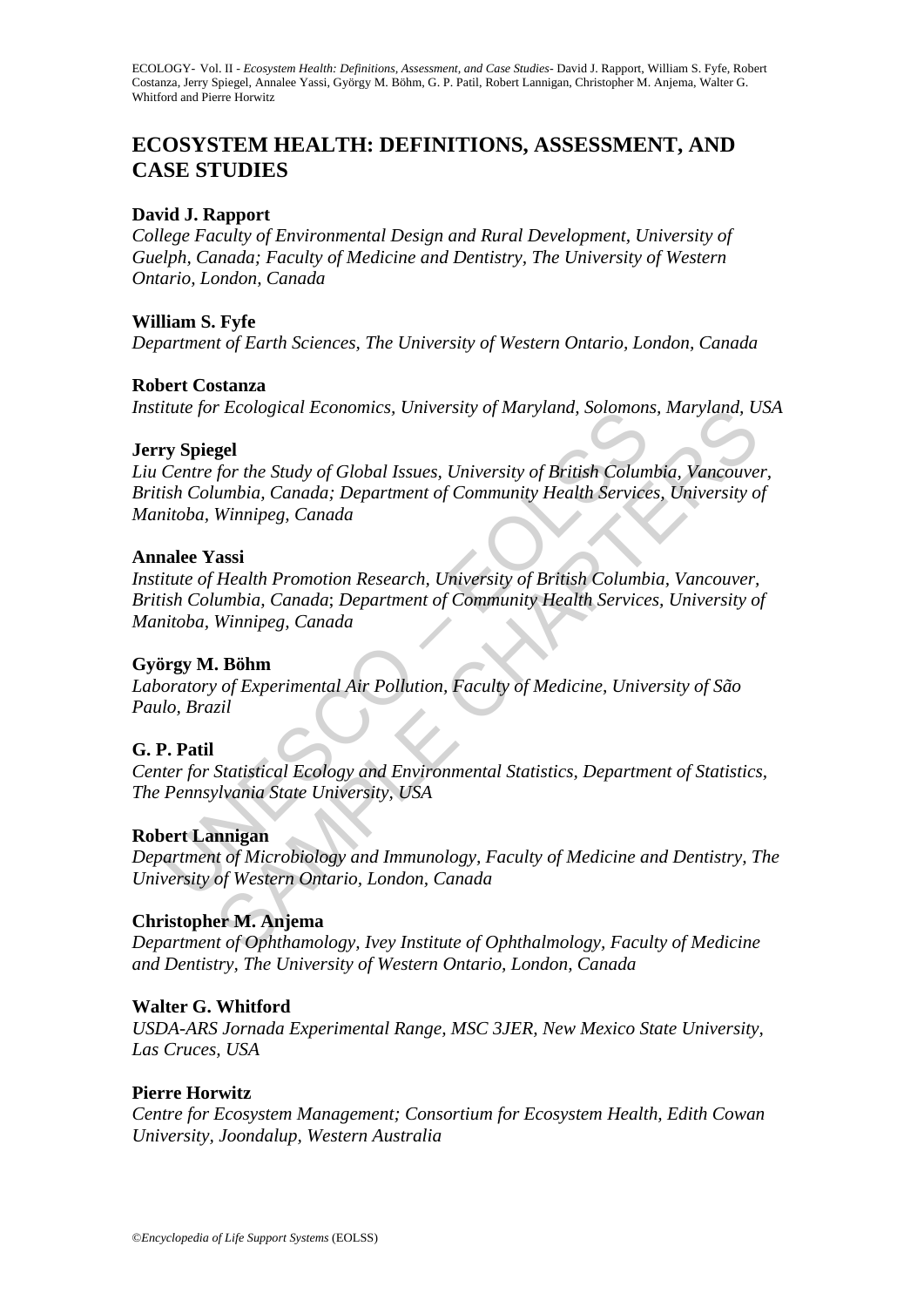**Keywords:** biosphere, ecosystem, ecosystem health, earth system science, sustainability, ecological imbalance, urban ecosystem, air pollutants, air pollution, statistical tools

### **Contents**

- 1. Introduction: The Biosphere in Distress
- 2. What is Ecosystem Health?
- 3. Biophysical Dimensions: Earth System Science and Biosphere Health
- 4. Socioeconomic Dimensions: Ecosystem Services and Sustainability

5. Human Health Dimensions: How Human Health is Impacted by Ecological Imbalance

5.1 Urban Ecosystem Health in Developing Countries

- 5.1.1 The Urban Ecosystem
- 5.1.2 Urban Ecosystem Health
- 5.1.3 Dimensions of Urban Ecosystem Health
- 5.2 Air Pollutants and Health Effects
- 5.2.1 Urban Air Pollutants

5.2.2 Adverse Health Effects of Urban Air Pollution

1 The Urban Ecosystem<br>
2 Urban Ecosystem<br>
2 Urban Ecosystem Health<br>
3 Dimensions of Urban Ecosystem Health<br>
Air Pollutants<br>
2 Adverse Health Effects of Urban Air Pollution<br>
2 Adverse Health Effects of Urban Air Pollution<br> Francisco Christmas Charles and Statistical Trip and Statistical Trip and Bookston Health<br>
Intensition Ecosystem Health<br>
Intensits and Health Effects<br>
In Air Pollutiants<br>
The University of Ecosystem Health Assessments<br>
of 6. Quantifying Ecosystem Health: Mathematical and Statistical Tools for the Next Generation of Ecosystem Health Assessments

6.1 Landscape Patterns in Pennsylvania

7. Education: Towards Integrating Ecology and Health Science—Ecosystem Health as part of the Medical Curriculum

8. Case Studies: Managing for Ecosystem Health

- 8.1 Desertification: Ecosystem Health in Arid and Semi-Arid Lands
- 8.1.1 History of Desertification
- 8.1.2 Social and Economic Consequences
- 8.1.3 Rehabilitation of Desertified Landscapes

8.2 Dryland Salinity and Rural Decline in the Wheatbelt Region of Southwestern Australia

9. The Prospect for Restoring Health to the Earth's Ecosystems

**Glossary** 

Bibliography

Biographical Sketches

# **Summary**

The degradation of the Earth's ecosystems entails a loss of life support for all organisms including the human community. Regaining the health of the Earth's ecosystems is emerging as a major societal goal. Vigor (productivity), organization, and resilience, in terms of both biophysical functions and socioeconomic aspects characterize healthy ecosystems. The biophysical realm takes into account consideration of climate, atmospheric chemistry, energy, materials, food, soil fertility, etc. The socioeconomic aspects include sustaining economic activity, social services, and human health. The latter is particularly at risk in developing countries and in urban areas not only from pollution but also from ecological imbalances that have been the source of many emerging diseases and the resurgence of old diseases. Ecosystem health rightly becomes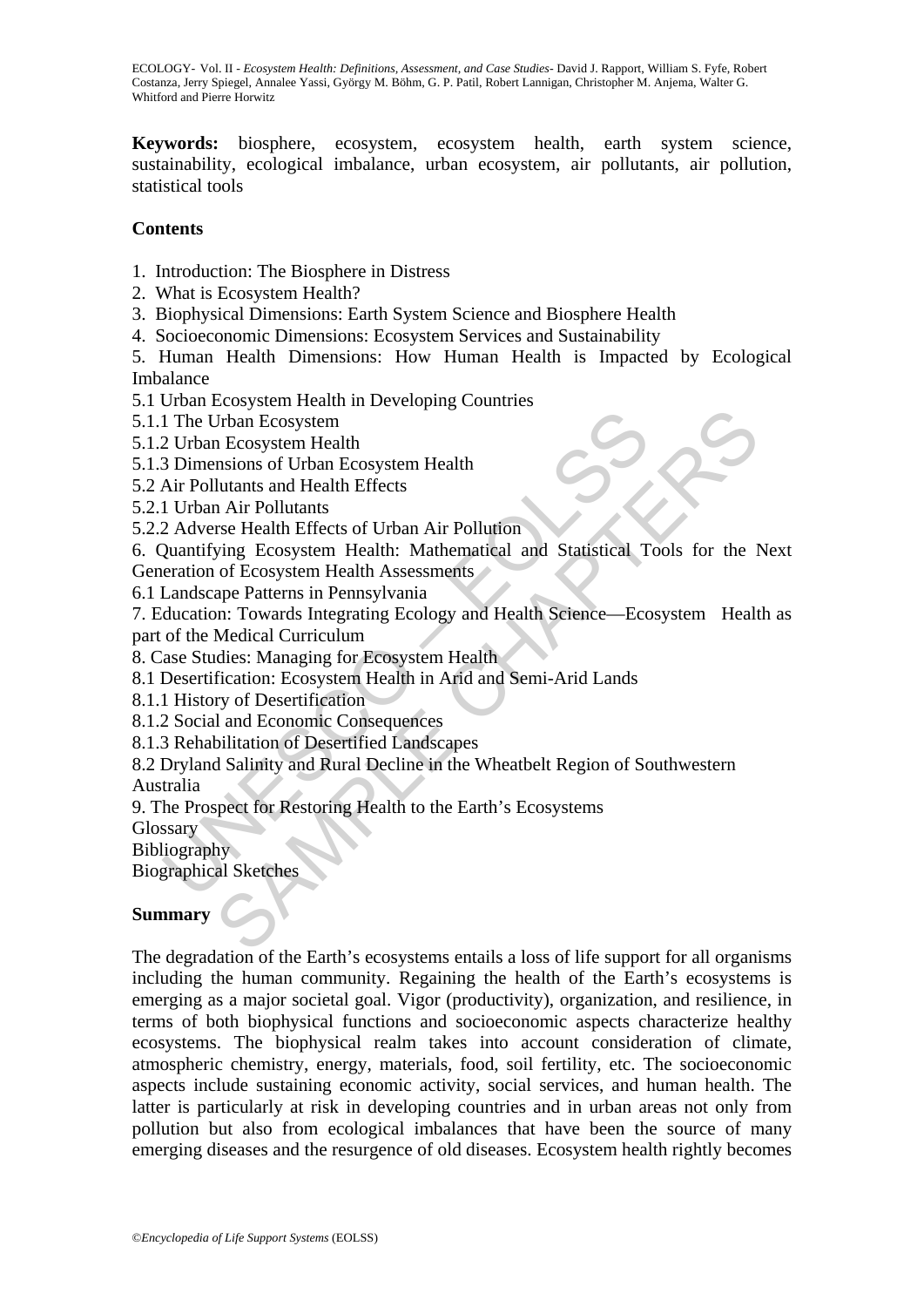an important topic in human and veterinary medical programs as illustrated by the revision of the curriculum of a major medical school. The relations of human activity, threats to ecosystem health, loss of ecosystem services, and consequences and challenges for viable human futures are illustrated by two case studies: one focusing on desertification; the other on dryland salinity.

### **1. Introduction: The Biosphere in Distress**

Ecosystems breakdown with attendant loss of both ecological structure and function has become pandemic and has inflicted a rising toll measured in broad-scale change and human misery. At the global scale, this is measured in terms of thinning of the ozone layer, rising levels of  $CO<sub>2</sub>$  concentrations in the atmosphere, net loss of tropical and temperate forests, net loss of arable land, and decreasing supplies of potable water. It is also recorded in terms of non-sustainable forestry, agriculture, fisheries, newly emerging diseases and the resurgence of old diseases, and social and economic decline, particularly in rural areas.

recorded in terms of non-sustainable forestry, arrivalure,<br>reging diseases and the resurgence of old diseases, and social and<br>icularly in rural areas.<br>en, some 60 years ago, Aldo Leopold introduced the concept of<br>already ded in terms of non-sustainable forestry, agriculture, fisheries, networks and the resurgence of old diseases, and social and economic dec in rural areas.<br>
Hiseases and the resurgence of old diseases, and social and econom When, some 60 years ago, Aldo Leopold introduced the concept of "land sickness," it was already evident in the landscape of his native Wisconsin. Today, it is rampant in the landscapes around the world, and both causes and consequences are far better understood. The situation has sparked societal response at all political levels from the local to the global. As a consequence there are innumerable international treaties, agreements, protocols, and regional and local "action plans" to improve the situation. In some cases, with respect to certain specific issues (for example, the reestablishment of fish in the River Thames in London, England; reduction of nutrient loading in the Laurentian Great Lakes; reduction of air pollution in some urban areas) there have been positive changes. However, in many cases the problems are multiplying faster than the solutions, and according to a recent global assessment by the United Nations Environment Program, *Global Environment Outlook 2000*, the tendency towards ecosystem degradation, at the regional and global level, is not only continuing, but probably accelerating.

Never before in human history has the Earth's ecosystems and its biosphere been so severely compromised as today. Uncontrolled, unwise, and unsustainable demands on the planet's life support system severely threaten the future viability of humankind. A collision course between economic and population growth and the carrying capacity of the planet appear imminent. Manifestations of this are already evident in some regions of the planet. Once-fertile lands in North Africa, in China, and in North America, for example, have been transformed, largely through over-grazing, to deserts, supporting a tiny fraction of the productivity and biodiversity that once prevailed. Tropical rainforests, hotspots of biodiversity, continue to disappear owing to clearing for agriculture, and over-harvesting. Coastal marine ecosystems in many regions have become polluted. Pollution (mainly through nutrient runoff) of the coastal zone, coupled with over-harvesting of marine commercial fisheries and habitat loss is responsible for the decline in many of the world's key commercial marine fisheries. Urban air quality has become so compromised that respiratory disease in the human population is common in many urban areas.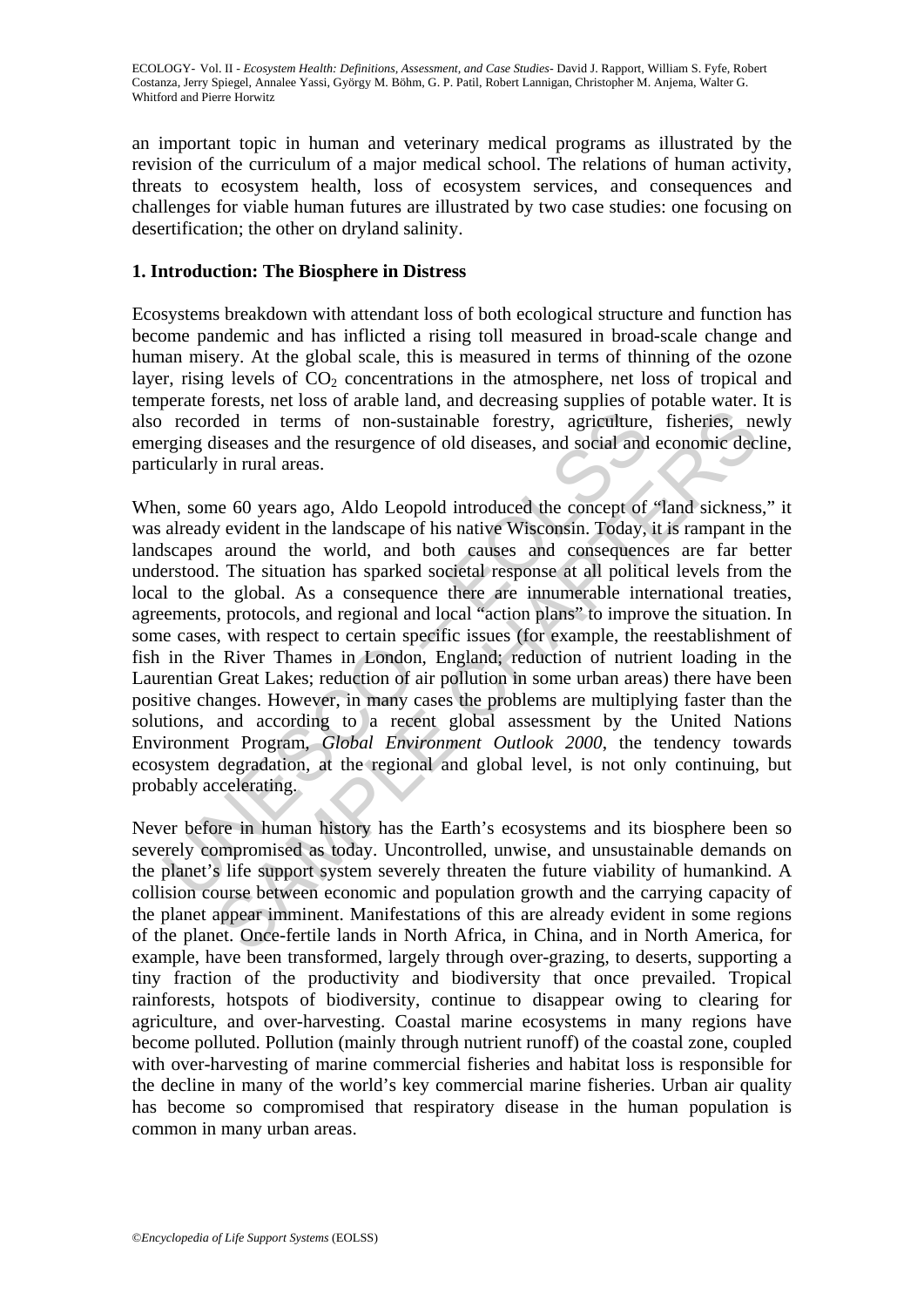All the above are signs of failing ecosystem health. Unless the health of the Earth's ecosystems is restored, it will become increasingly difficult to project whether or not the human population can be sustained, and current and projected levels of human sustainability in the twenty-first century will become increasingly at risk. Furthermore, while it is often claimed that technology can compensate for the destruction of the environment, there is scant evidence that this has been the case, particularly at the regional scale. Indeed, there are numerous examples where attempts to mitigate the failing of ecosystem health have simply transferred the problem elsewhere. For example, fertilizers are routinely applied to compensate for declines in soil fertility, in order to maintain crop yields. However, these interventions have resulted in side-effects such as contamination of ground water, streams, lakes, and estuaries, negatively impacting wildlife, fisheries, and human health. For example, nutrient-enriched coastal marine waters have been shown to enhance the growth of *Vibrio cholerae* the pathogen responsible for cholera outbreaks.

onsible for cholera outbreaks.<br>
and the prerequisites to a viable human future is restorinty thy ecosystems. In this article the concept of ecosystem health<br>
thy ecosystems. In this article the concept of ecosystem health<br> For cholera outbreaks.<br>
and the precequisites to a viable human future is restoring and maintain<br>
systems. In this article the concept of cocaystem health is articulated f<br>
1, socioeconomic, and human health perspectives. Clearly, one of the prerequisites to a viable human future is restoring and maintaining healthy ecosystems. In this article the concept of ecosystem health is articulated from biophysical, socioeconomic, and human health perspectives. Assessments of ecosystem health must be carried out within the complex dynamic that interrelates these elements. Both qualitative and quantitative indicators of ecosystem health are being developed for each of these dimensions, and some of the concepts being employed, e.g., resilience and organization, cut across the different aspects. Interrelationships between the socioeconomic, biophysical, and human health aspects are emphasized throughout, and particularly within the two concluding case studies.

# **2. What is Ecosystem Health?**

Ask a dozen experts what constitutes health in humans and there are likely to be 12 different answers—or perhaps no answer at all. The reason for this is that most medical practitioners focus on pathology (illness), not health. Their responsibility has by and large been to treat the disease, not to promote health. A similar focus prevails when it comes to questions of ecosystem health.

Definitions of ecosystem health are thus often couched in terms of the absence of signs of pathology, rather than in terms of signs of health. A lake, for example, is deemed "healthy" if it shows none of the obvious signs of pathology such as contamination, algal blooms, loss of fish species, and the like. Focusing on health, per se, brings into play an entirely different set of criteria. In broad-brush terms, ecosystem health may be defined as the capacity for maintaining biological and social organization, on the one hand, and the ability to achieve reasonable and sustainable human goals on the other. From this perspective ecosystem health is as much about sustaining human communities, economic opportunity, and human and animal health, as it is about sustaining the biological functions of ecosystems.

Looking further into the properties of ecosystem health, three major attributes have been identified: vigor (productivity), organization (including the diversity of biota and their interactions), and resilience. Vigor or productivity refers to the capacity of the system to sustain the growth and reproduction of both plants and animals. Organization refers to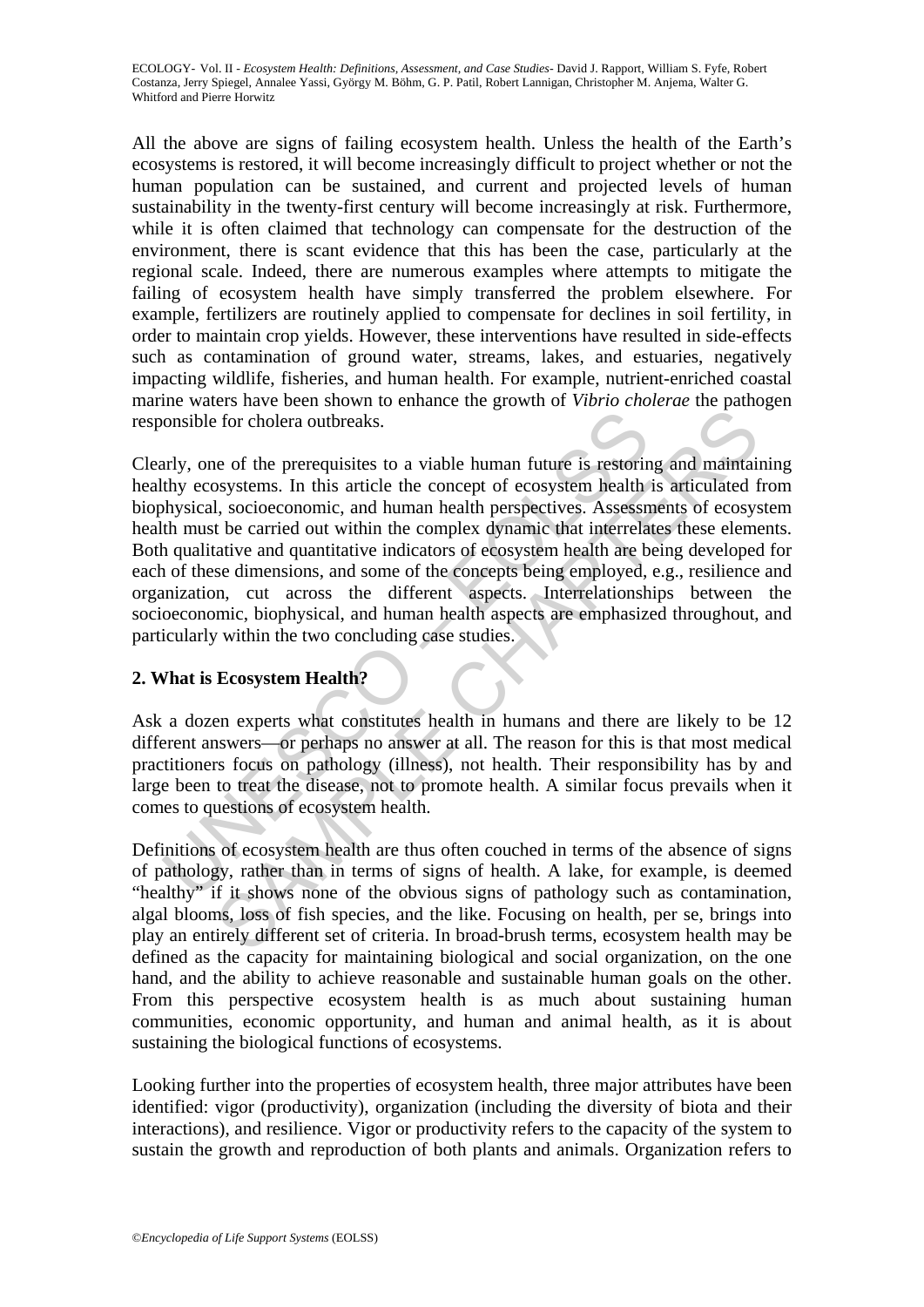the capacity of the system to support a diversity of lifeforms and their interactions. Resilience refers to the capacity of the system to buffer perturbations; that is, the capacity to rebound after disturbances such as fire, floods, windstorms, and the like. While these attributes have been best worked out in terms of the biophysical properties of ecosystems (that is, from ecological perspectives), the concepts also apply to the socioeconomic and human health dimensions of ecosystem health. For example, in a healthy ecosystem, economic activity is buffered against the vagaries of market forces, for the system can support a variety of alternative human activities that can be brought into play to maintain a source of incomes for the human communities within the system.

As ecosystems include the human communities, the evolving definitions of ecosystem health encompass the direct implications of biophysical changes (described above) on humans. That is, there are direct social, economic, and human health consequences associated with ecosystem health. The economic manifestations of ecosystem health are sustainability livelihoods (with both rural and urban components). The human health manifestations are clearly seen in the vigor of the human community that is part of a particular environment. Epidemiological studies suggest that, increasingly, human ills are being driven by environmental decline. For example, cholera, malaria, Dengue fever, Ross River virus, Lyme disease, cyrptosporidosis, to name a few, are all enhanced by degraded environments.

ociated with ecosystem health. The economic manifestations of ec<br>ainability livelihoods (with both rural and urban components),<br>infestations are clearly seen in the vigor of the human communi<br>icular environment. Epidemiolo with ecosystem health. The economic manifestations of ecosystem health<br>tiv livelihoods (with both rural and urban components). The human he<br>ons are clearly seen in the vigor of the human components). The human he<br>ons are c How do healthy ecosystems become unhealthy or pathological? The transformation of ecosystems from healthy to unhealthy states is readily explained by the cumulative impacts of chronic stress from human activities. Major sources of stress include: the release of waste residuals (e.g. release of contaminants to air, water, and land); overharvesting and the physical restructuring of both terrestrial and aquatic ecosystems (e.g., dams, water diversions, roads, and utility corridors which fragment the landscape); and the introduction (purposefully or accidentally) of exotics (species not native to the ecosystem). Additional stress comes from climate change and depletion of the protective stratospheric ozone layer.

The cumulative effects of acute and chronic stress result in ecosystem distress syndrome (EDS). Key signs of EDS include: enhanced volatility of fluctuations in component population numbers, reductions in biodiversity, simplification of food webs through elimination of key species, relative depletion of the larger and longer-lived biotic components, declining yields or harvests, increasing disease prevalence (within both plant and animal species), and increases in dominance by exotic species. In addition, most terrestrial ecosystems (e.g. forests, grasslands), as damaged systems, show reduced secondary productivity and altered rates of nutrient cycling. These changes, in turn, result in impairment of ecosystem services (e.g. potable water, and supplies of renewable resources, flood protection, and pollinator activity).

Ecosystem health concerns itself with the relationships between biophysical changes, disease burdens on the human community (and other biota, including both plants and animals), and the social structure and economic sustainability of human communities. This is a difficult area in which partial understanding as a result of "single focus" models is giving way to a holistic perspective, characterized by interactions between the social, economic, ecological, and public health dimensions, uncertainty of outcomes,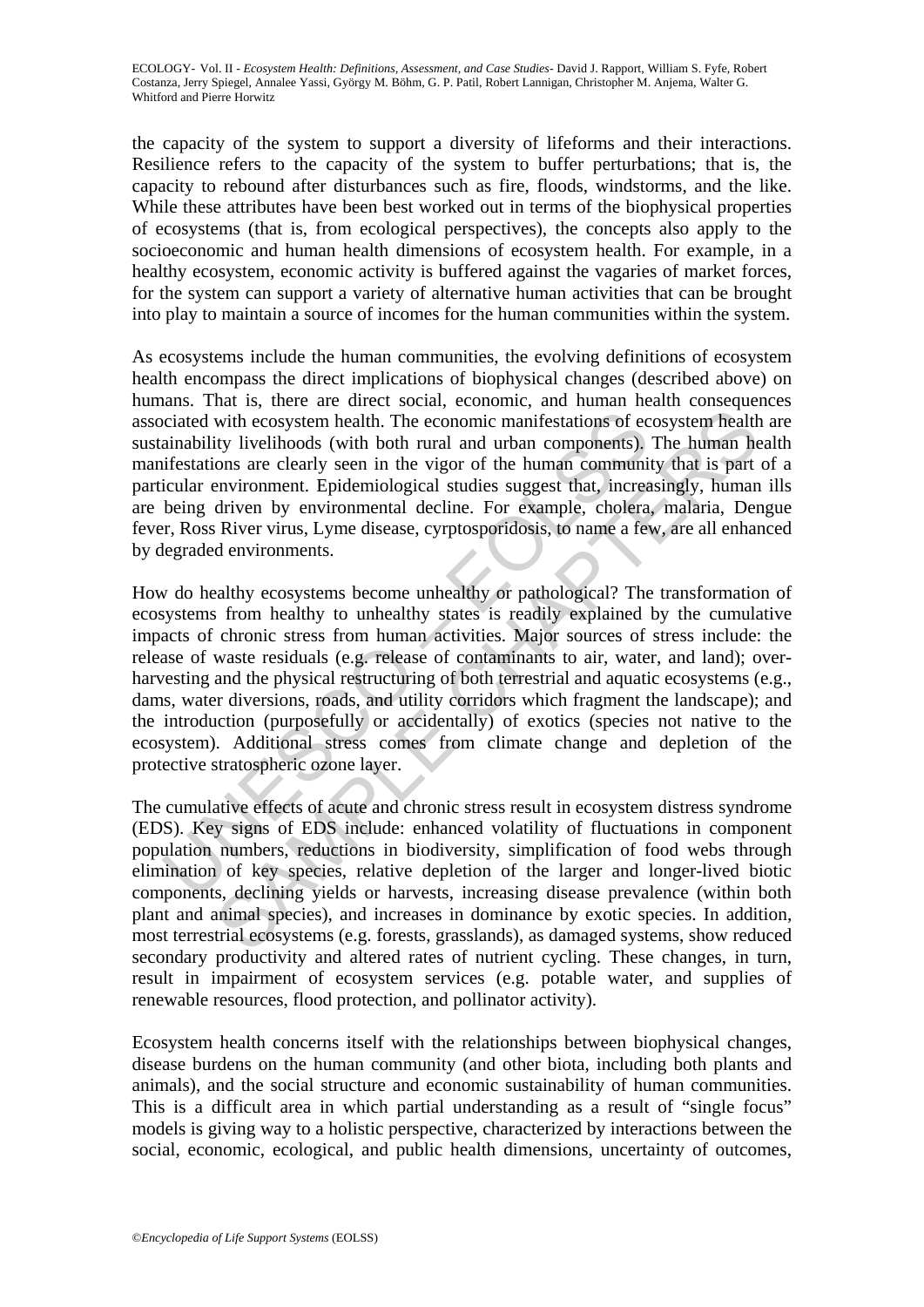and surprise. The key goals of ecosystem health assessment are to elucidate the nature of these interactions, and to provide a set of indicators (drawn from all of the relevant domains) for the diagnosis of ecosystem pathology. Through this process, it should be possible to detect, at an early stage, deterioration in ecosystem health, and thus identify opportunities for recovering health while it is still possible to reverse damage at a reasonable cost.

The next three sections describe the biophsyical, socioeconomic, and human health dimensions of ecosystem health in more detail. A section follows on quantitative methods for characterizing ecosystem health at regional (landscape) scales. The two case studies illustrate the "bricks and mortar" of an ecosystem health assessment. The article concludes with a section on the prospect for restoring health to the Earth's ecosystems.



# TO ACCESS ALL THE **40 PAGES** OF THIS CHAPTER, Visit: http://www.eolss.net/Eolss-sampleAllChapter.aspx

#### **Bibliography**

- - -

Ackernecht E. H. (1982). *A Short History of Medicine*, 271 pp. Baltimore, MA: The Johns Hopkins University Press. [This provides a general discussion of the history of medical practice through the ages.]

Anable M. E., McClaran M. P., and Ruyle G. B. (1992). Spread of introduced Lehmann lovegrass, *Eragrostis lehamanniana Nees.* in southern Arizona, USA. *Biological Conservation* **61**, 181–188. [Documents rapid spread of this South African grass throughout southeastern Arizona. Lehmann lovegrass now dominating the degraded grassland areas.]

TO ACCESS ALL THE 40 PAGES OF THIS CHA Visit: http://www.colss.net/Eolss-sampleAllChapte<br>
Visit: http://www.colss.net/Eolss-sampleAllChapte<br>
iography<br>
renecht E. H. (1982). A *Short History of Medicine*, 271 pp. Baltimore, TO ACCESS ALL THE 40 PAGES OF THIS CH[APT](https://www.eolss.net/ebooklib/sc_cart.aspx?File=E6-70-08-06)ER,<br>
Visit: http://www.colss.net/Eolss-sampleAllChapter.aspx<br>
F. H. (1982). A *Short History of Medicine*, 271 pp. Baltimore, MA: The Johns Hopes.<br>
E. H. (1982). A *Short History of* Aronson J., Floret C., Le Floc'h E., Ovall, C., and Pontanier R. (1993). Restoration and rehabilitation of degraded ecosystems in arid and semi-arid lands. II. Case Studies in southern Tunisia, central Chile and northern Cameroon. *Restoration Ecology* **1**, 168–187. [This article describes restoration efforts focusing on reestablishing arid-adapted trees and shrubs that reduce soil erosion and develop fertile patches under the tree/shrub canopies.]

Böhm G. M., Saldiva P. H. N., Pasqualucci C. A. G., Massa E., Martins,M. A., Zi, W. A., Cardosa W. W., Komastsusaki M., Sakae R. S., Negr, E. M., Lemos M., Capelozzi V. L., Crestana C., and Silva R. (1989). Biological effects of air pollution in São Paulo and Cubatão. *Environmental Research* **49**, 208– 216. [This article resumes a pioneer long-term study of the biological effects on animal indicators of the atmosphere of two highly-polluted towns in Brazil.]

Buffington L. C., and Herbel C. H. (1965). Vegetational changes on a semi-desert grassland range from 1858 to 1963. *Ecological Monographs* **35**, 139–164. [Buffington and Herbel provide vegetation maps that document the spread of invasive shrubs into desert grasslands soon after those grasslands were exposed to grazing by cattle during recurrent droughts.]

Corvalan C. and Kjellstrom T. (1995). Health and environmental analysis for decision-making. *World Health Statistics Quarterly* **48**, 71–77. [This provides an excellent introduction to an analytical framework for developing indicators to describe ecosystem interactions producing effects on human health.]

Costanza R., d'Arge R., de Groot R., Farber S., Grasso M., Hannon B., Naeem S., Limburg K., Paruelo J.,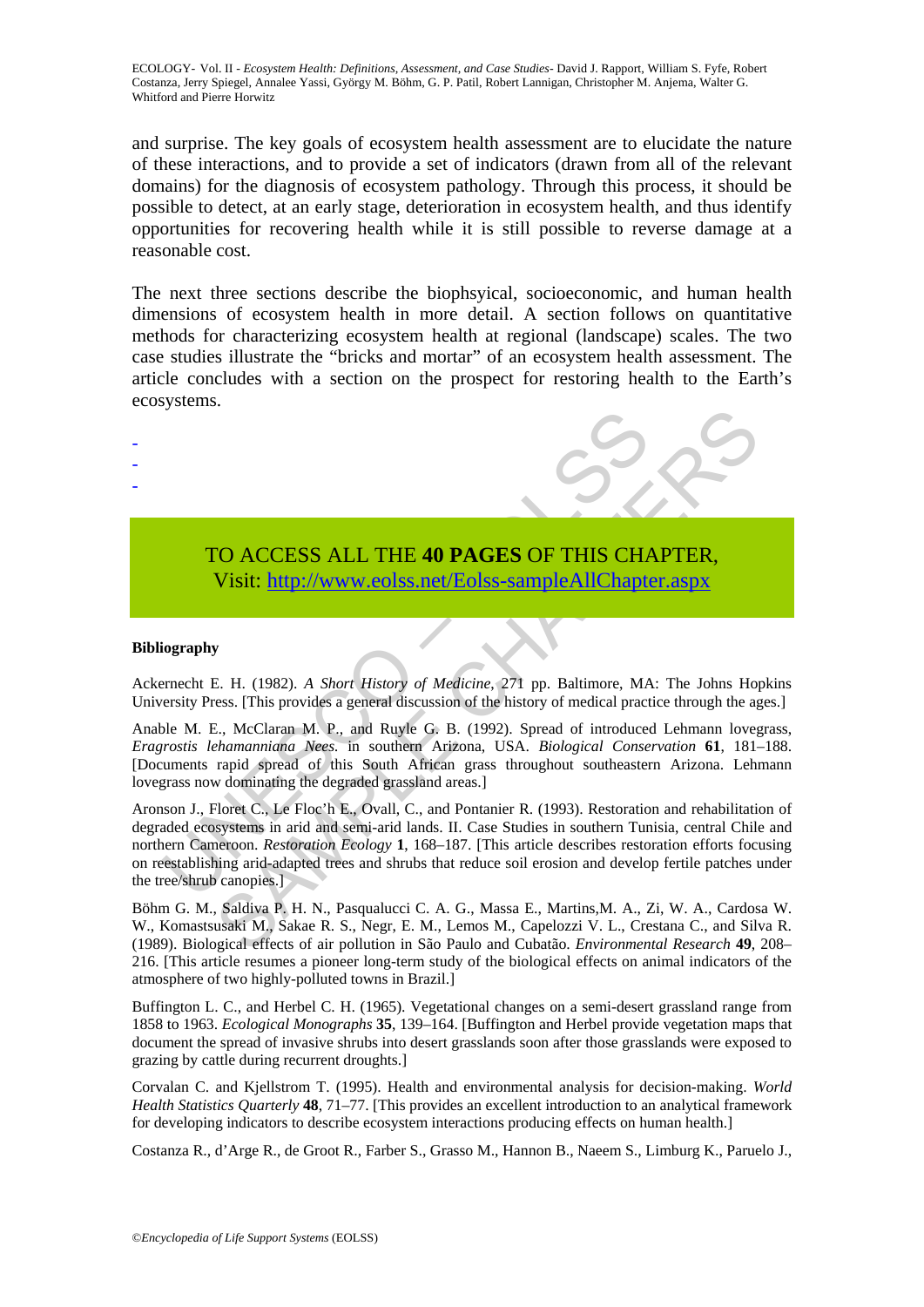O'Neill R. V., Raskin R., Sutton P., and van den Belt M. (1997). The value of the world's ecosystem services and natural capital. *Nature* **387**, 253–260. [Estimates the global value of 17 ecosystem services over 16 biomes and the total annual value.]

Costanza R. (2000). Social goals and the valuation of ecosystem services. *Ecosystems* **3**, 4–10. [Discusses the various social goals that can form the basis for valuation, including ecological sustainability, social fairness, and economic efficiency.]

Daily G. C. ed. (1997). *Nature*'*s Services: Societal Dependence on Natural Ecosystems,* 392 pp. Washington, D.C: Island Press. [A collection of papers by a range of authors on ecosystems services and their importance in maintaining human welfare.]

de Groot R. S. (1992). *Functions of Nature: Evaluation of Nature in Environmental Planning, Management, and Decision Making*, 315 pp. Groningen, Netherlands: Wolters-Noordhoff. [A description of ecosystem functions and services and their use in planning and decision-making.]

Ernst W. G. ed. (2000). *Earth Systems, Processes and Issues*, 566 pp. Cambridge: Cambridge University Press.

Fullen M. A. and Mitchell D. J. (1994). Desertification and reclamation in north-central China. *Ambio* **23**, 131–135. [This article describes the reclamation efforts that are focused on stabilizing mobile dunes. The labor-intensive establishment of networks of "sand fences" allowed vegetation to establish on the stabilized surfaces.]

Fyfe W. S. (1998). Towards 2050: The past is not the key to the future. *Environmental Geology,* **33**, 92– 95.

S.<br>
In M. A. and Mitchell D. J. (1994). Desertification and reclamation in north-ee<br>
1135. [This article describes the reclamation efforts that are focused on stabiliz-<br>
intensive establishment of networks of "sand fences" and Michell D. J. (1994). Desertification and reclamation in north-eentral China, *Ambi*<br>
is article describes the reclamation efforts that are focused on stabilizing mobile dunes<br>
we establishment of networks of "sand fe Government of Western Australia (2000). *Natural Resource Management in Western Australia: The Salinity Strategy*, 68 pp. Perth, Government of Western Australia, The State Salinity Council. [This public document which outlines the "whole-of-government" approach to dryland salinity in Western Australia is a product of at least five years of consultation with community groups and between government agencies.]

Haines A. and McMichael A. J. eds. (1999). *Climate Change and Human Health*, 96 pp. London: The Royal Society of London.

Hancock T. (2000). Urban ecosystems and human health. A paper prepared for the Seminar on CIID-IDRC and urban development in Latin America. Montevideo, Uruguay. April 6–7.

Holachek J. L. (1992). Financial aspects of cattle production in the Chihuhahuan Desert. *Rangelands* **14**, 145–149. [Holachek summarizes the cost-benefit of cattle production in the Chihuahuan Desert where most of the rangeland has suffered some degree of degradation. Cattle production is found not to be economically-viable for most of the ranching operations.]

Holgate S. T., Samet J. M., Koren H. S., and Maynard R. L., eds. (1999). *Air Pollution and Health*, 1065 pp. London: Academic Press. [The most complete and recent book about air pollution and health.]

Hopper S. D. (1992). Patterns of plant diversity at the population and species levels in south-west Australian mediterranean ecosystems. In *Biodiversity of Mediterranean Ecosystems in Australia* (ed. R. J. Hobbs), pp. 27–46. Chipping Norton, New South Wales: Surrey Beatty and Sons. [This paper is typical of many on the biodiversity of southwestern Australia and highlights the special features of the plant biodiversity in areas now affected by dryland salinity.]

http://www.idrc.ca/lacro/docs/conferecias/hancock.html [This provides a comprehensive discussion of issues related to ecosystem health in urban areas, particularly with reference to bio-physical environmental factors.]

International Society for Ecosystem Health (ISEH) [Provides information on the Society's activities and its journal, *Ecosystem Health.*]

Johnson G. D. and Patil G. P. (1998). Quantitative multiresolution characterization of landscape patterns for assessing the status of ecosystem health in watershed management areas. *Ecosystem Health* 3, 177– 187. [http://www.stat.psu.edu/~gpp/newpage11.htm]

Johnson G. D., Myers W. L., Patil G. P., and Taillie C. (1999). Fragmentation profiles for real and simulated landscapes. Environmental and Ecological Statistics (in press). Technical Report Number 99–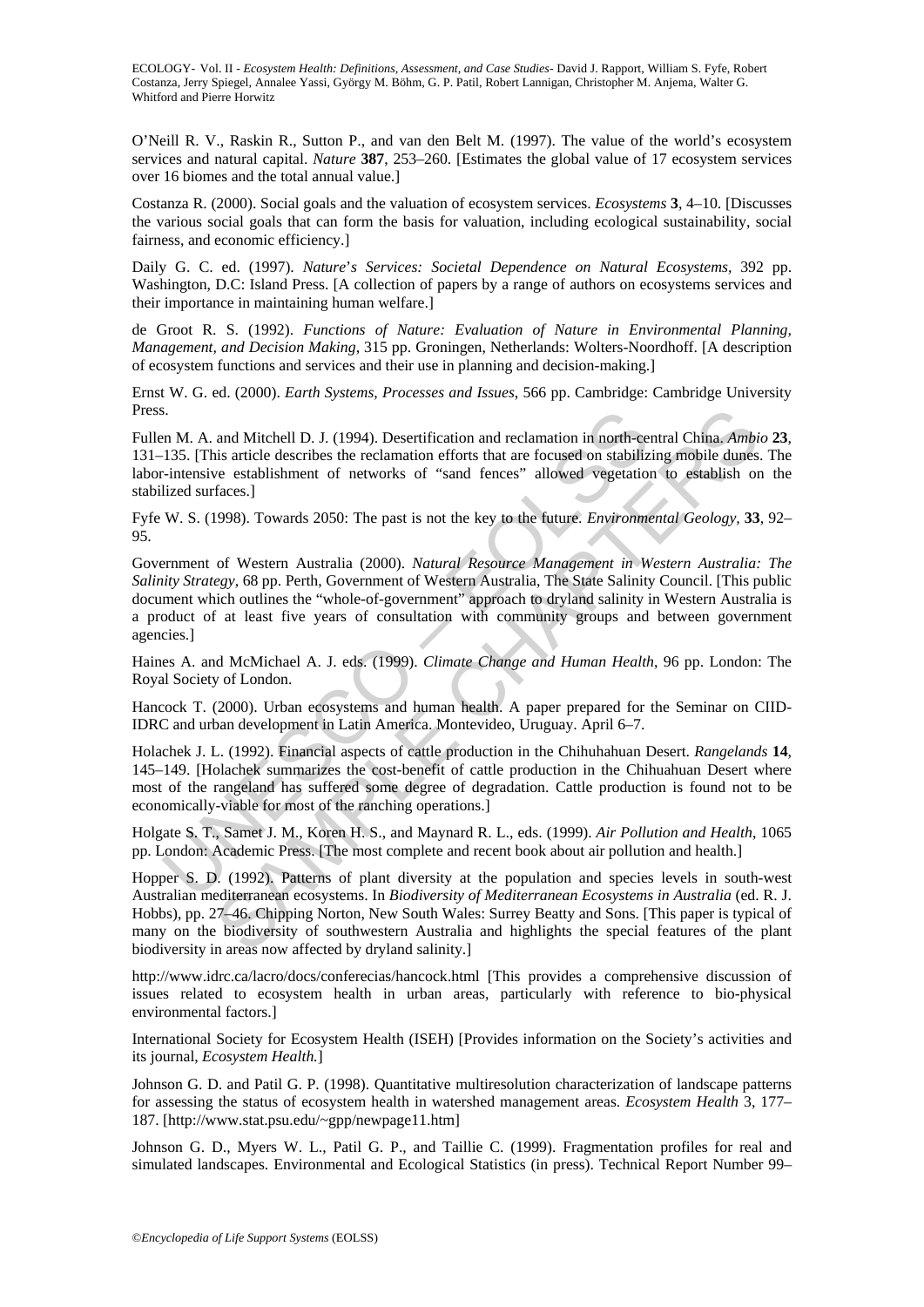0102, Center for Statistical Ecology and Environmental Statistics, Department of Statistics, Pennsylvania State University, University Park, PA. [http://www.stat.psu.edu/~gpp/newpage11.htm]

Lyons A. S. and Patrucelli R. J. (1978). *Medicine: An Illustrated History*, 615 pp. New York: Harvey N. Abrams Inc. [This provides a comprehensive view of the practice of medicine, including medical education.]

MacIntyre A. (1984). *After Virtue: A Study in Moral Theory*, 286 pp. 2nd edn. Notre Dame, IL: University of Notre Dame Press.[This provides a discussion of moral theory and values education within the contexts of education and moral philosophy.]

Moody R., Stonely R., Oldershaw C., and Larwood J. eds. (2000). *Earth Altert*, 151 pp. London: The Geologists Association of London.

Neufeld V. R., Maudsley R. F., Pickering R. J., Turnbul, J. M., Weston W. W., Brown M. G., and Simpson J .C. (1998). Educating future physicians for Ontario. *Academic Medicine,* **73**, 1133–1148. [This provides a Canadian perspective on the rationale for changing the focus of medical school curricula.]

Patil G. P. and Myers W. L. (1999). Environmental and ecological health assessment of landscapes and watersheds with remote sensing data. *Ecosystem Health* **5**, 221–24 [Guest editorial.] [http://www.stat.psu.edu~gpp/newpage11.htm]

G. P. and Myers W. L. (1999). Environmental and ecological health assessm<br>rsheds with remote sensing data. *Ecosystem Health* 5, 221–22///www.stat.psu.edu-epp/newpage11.htm] G. whitseles.  $20000$ . A multiscale hierarchica nd Myers W. L. (1999). Environmental and ecological health assessment of landscapes<br>with remote sensing data. *Ecosystem Health* 5, 221-24 [Guest edito<br>stat.psu.edu-gpp/newpage11.htm]<br>d Taillie C. (2000). A multiscale hier Patil G. P. and Taillie C. (2000). A multiscale hierarchical Markov Transition Matrix Model for thematic raster maps. *Environmental and Ecological Statistics* (in press). Technical Report Number 99–0102, Center for Statistical Ecology and Environmental Statistics, Department of Statistics, Pennsylvania State University, University Park, PA. [http://www.stat.psu.edu/~gpp/newpage11.htm]

Pereira A. A., Loomis D., Conceição G. M. S., Braga A. L. F., Arcas R. M., Kishi H. S., Singer J. M., Böhm G. M., and Saldiva P. H. N. (1988). Association between air pollution and intrauterine mortality in São Paulo, Brazil. *Environmental Health Perspectives,* **106**, 325–329. [One of the first publications showing hard data on intrauterine mortality due to air pollution.]

Rapport D. J. (1989). What constitutes ecosystem health? *Perspectives in Biology and Medicine,* **33**, 120– 132. [This article represents one of the first attempts to provide a definition and framework for ecosystem health analysis.]

Rapport D. J., Costanza R., and McMichael A. J. (1998). Assessing ecosystem health: challenges at the interface of social, natural, and health sciences. *Trends in Ecology and Evolution* **13**, 397–402. [This provides an ecosystem health perspective that integrates economic, social, and ecological aspects.]

Rapport D.J., Costanza R., Epstein P., Gaudet C., and Levins R., eds. (1998). *Ecosystem Health*, 372 pp. Malden, MA: Blackwell Science. [A conceptual text on ecosystem health with sections on concepts, measurement and case studies.]

Rapport D. J. and Whitford W. G. (1999). How ecosystems respond to stress: common properties of arid and aquatic systems. *BioScience,* **49**, 193–203. [This article reviews three case studies of ecosystems and how they respond to stress, showing common patterns.]

Saldiva P. H. N. and Böhm G. M. (1998). Animal indicators of adverse effects associated with air pollution. *Ecosystem Health,* **4**, 230–235. [A recent short review of animal sentinels as biological indicators of air pollution.]

Tonts M. and Jones R. (1997). From state paternalism to neoliberalism in Australian rural policy: perspectives from the Western Australian wheatbelt. *Space and Polity* **1**, 171–190. [An historical socioeconomic account of trends affecting rural communities of the wheatbelt which have led to demographic change, service provisions and changes in farming incomes.]

United Nations Environment Program (UNEP) (1999). *Global Environment Outlook 2000,* 398pp. London: Earthscan. [This publication provides a comprehensive assessment of the global environment, emphasizing the interplay between human activities and environmental change.]

Wackernagel M. and Rees W. E. (1996). *Our Ecological Footprint: Reducing Human Impact on the Earth*, 160 pp. Philadelphia: New Society Publishers. [This provides an introduction to a construct that explains the ecosystem impact of development and urbanization and its threats to sustainability.]

World Health Organization (WHO) (1992). *Report of the Panel on Urbanization, WHO Commission on*